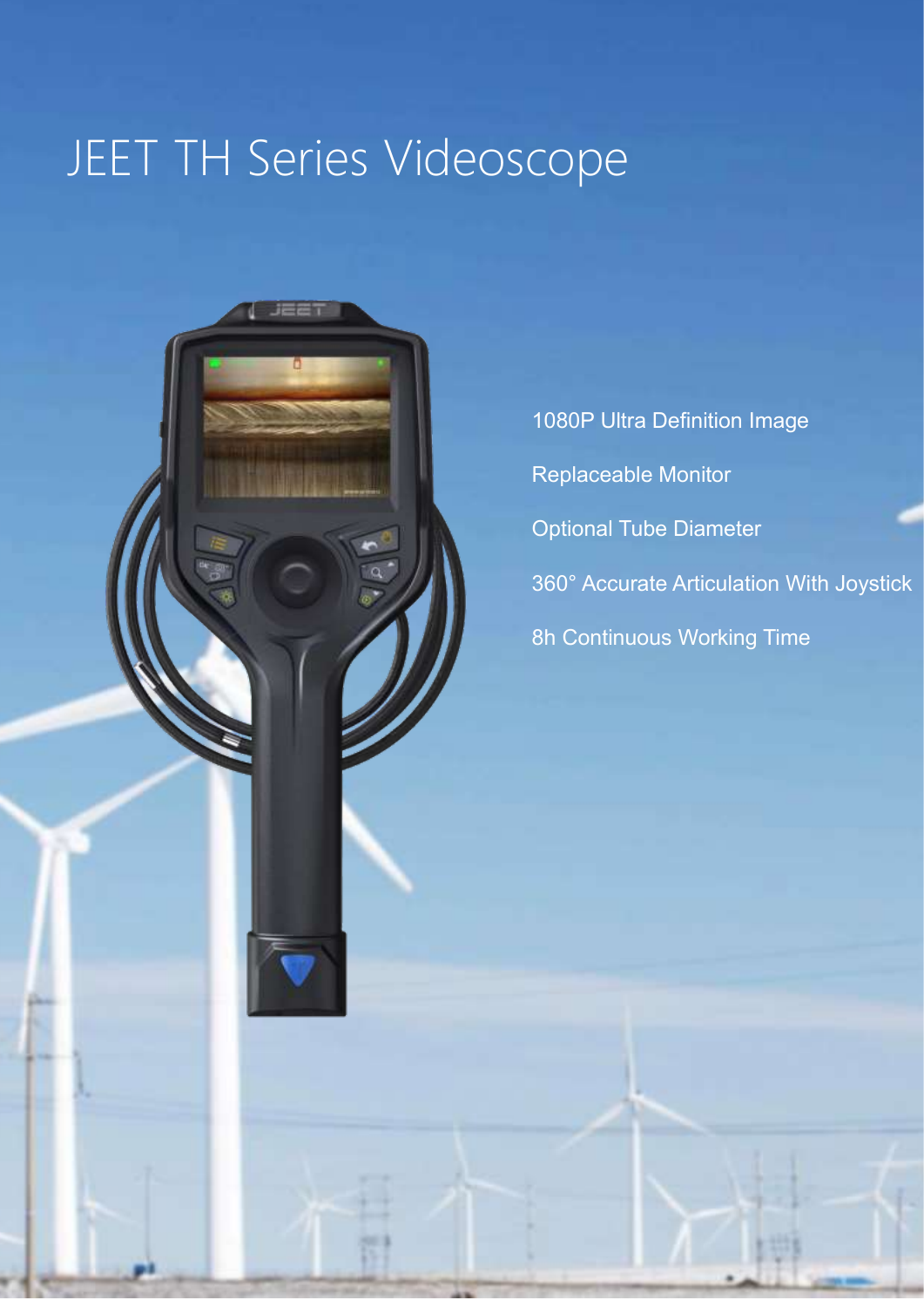# **INTELLIGENT MONITOR SYSTEM**

# High Definition

Photo/Video 720P; 1,000,000 pixels; HD display, resolution:1280\*720; HD video recording available





#### **Output**

The image can be outputted to HD display by HDMI.

# Interchangeable Monitor

Monitor and tube with modular design;

3.5'' and 5.7'' monitor optional, easier and smarter operation



# Alarm

High temperature alarm function: 1. Yellow alarm when the temperature of testing environment is above 70 ℃; 2. Orange alarm when the temperature is above 80 ℃; 3. Red alarm and shutdown when the temperature is more than 90 ℃

# Real-Time Zooming

In preview mode, it supports real-time zooming, and the defect inspection is more intuitive.



# **Scale**

Defect size measurement and comparison, coordinate display, available for review, more accurate auxiliary judgement for defect detection

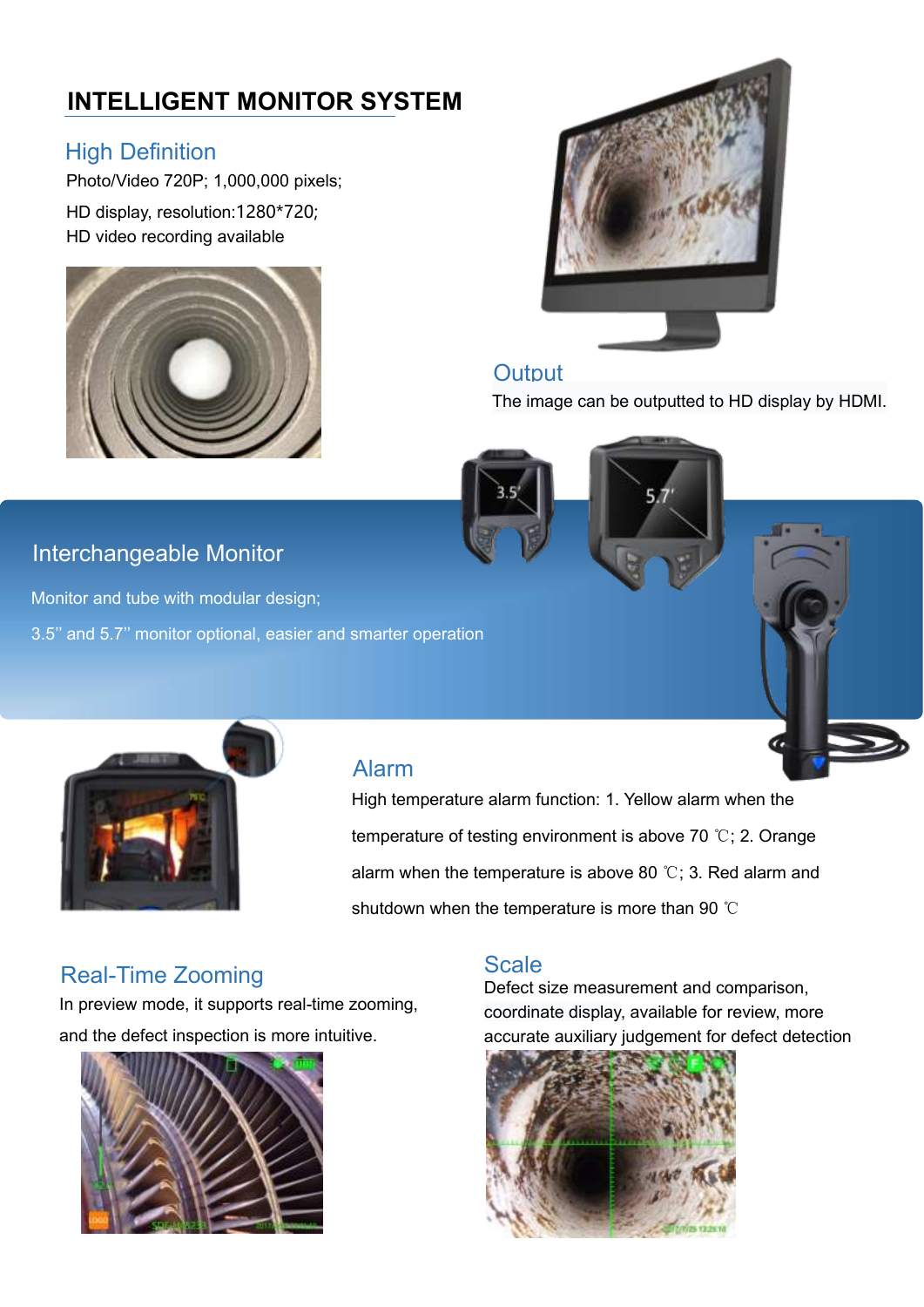# **MULTIFUNCTIONAL TUBE SYSTEM** probe lock button





#### **Articulation**

360 ° all-way articulation, damping type positioning design and precise probe locking technology makes the detection more accurate and efficient.

#### Wear Resistant Tube

5 layers of tungsten- braided tube; Wear resistance: 20 times better than ordinary probe

# **Bending**

The maximum bending angle is up to 190°



## **Illuminance** With super bright ceramic LED, the illuminance can reach to 1,000,000 Lx.

# Working Time

Original dual battery design, 8 hours working time, realtime battery indication.

# Replaceable Tube

Compatible with 3.8mm and 6mm diameter tubes.



3.8mm 360° articulation 6mm front view 360° articulation 6mm sideview 360° articulation 6mm front view& sideview dual lens 360° articulation